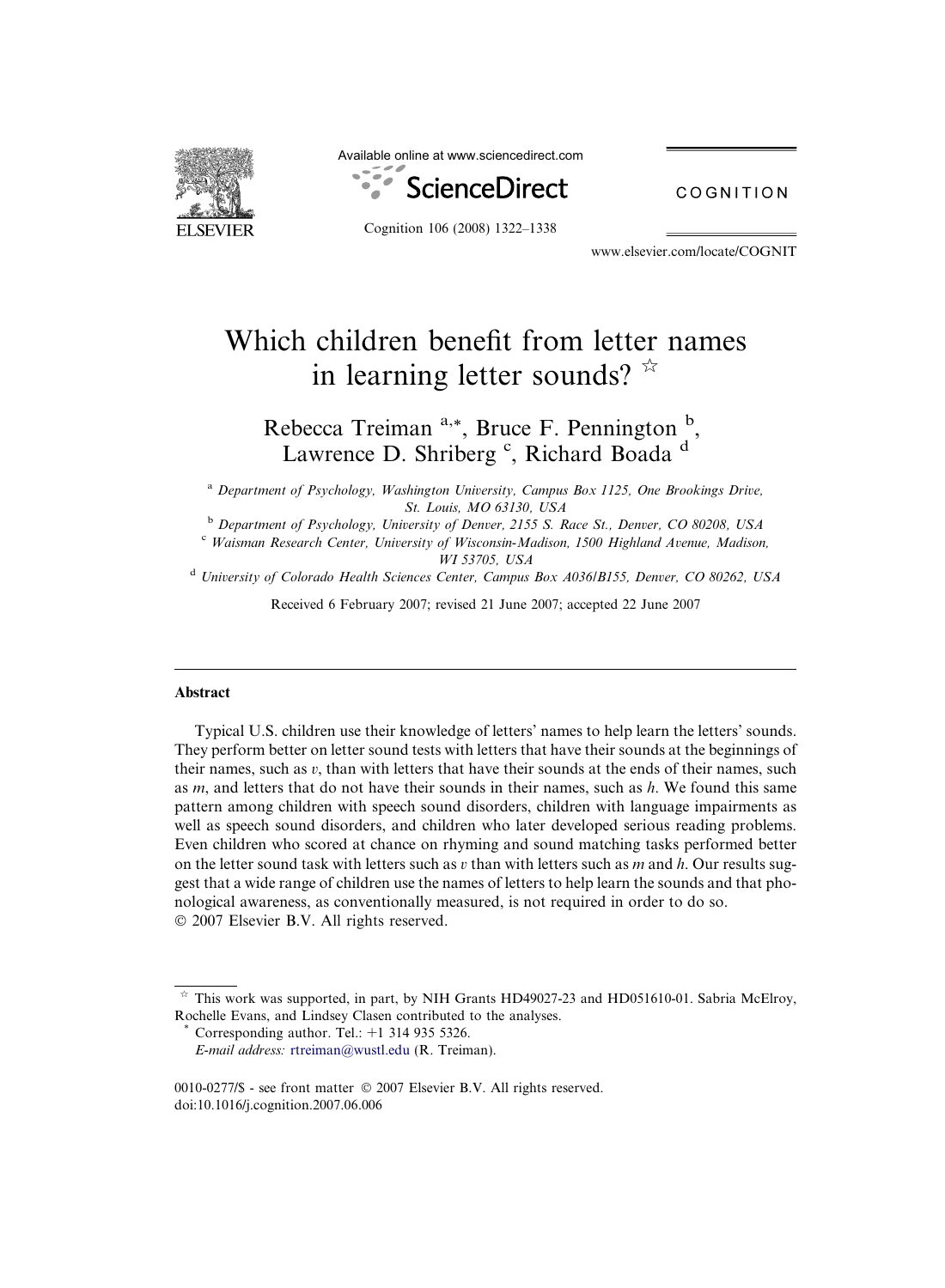Keywords: Reading development; Phonological awareness; Letter names; Letter sounds; Speech sound disorders; Reading disorders; Language impairment; Literacy; Letter-sound correspondences

### 1. Introduction

Knowledge about letters – their shapes, their names, and their linguistic functions – plays an important role in the development of reading and spelling ability. For example, children who are learning to read and write in English should know that the shape V is called /vi/ and that it generally represents the phoneme /v/ (see [Inter](#page-15-0)[national Phonetic Association, 1999](#page-15-0) for an explanation of the phonemic symbols). Children's knowledge about letters is often tested by providing them with one attribute of a letter and asking them to supply one or more other attributes. For example, children are shown the shape V and are asked to say its name in a letter name task or its sound in a letter sound task. Performance is typically pooled across all of the letters in each task to yield measures of children's letter name and letter sound knowledge. Some researchers additionally pool knowledge of names and sounds, for example by asking children to provide either the name or the sound of a letter and counting the number of letters for which either piece of information is known (e.g., [Riley, 1996\)](#page-15-0).

Supporting the idea that letter knowledge is important in learning to read and spell, young children's knowledge as pooled across letters or across names and sounds predicts their later literacy skills (e.g., [McBride-Chang, 1999; Riley, 1996\)](#page-15-0). However, such pooling may mask potentially important differences across letters and across tasks. Task differences are widely reported, with North American preschoolers and kindergartners generally performing better on the name task than the sound task (e.g., [Evans, Bell, Shaw, Moretti, & Page, 2006; McBride-Chang, 1999; Treiman,](#page-15-0) [Tincoff, Rodriguez, Mouzaki, & Francis, 1998\)](#page-15-0). In the U.S. and Canada, as in a number of other countries, children are often exposed to letter names informally at home and at preschool. Letter sounds are not usually stressed until later.

Differences among letters have also been reported. Some English letters, such as  $v$ , have their sounds at the beginnings of their names. The name /vi/ begins with /v/, the phoneme that this letter symbolizes. Other letters, such as  $m$ , have the letter that they represent at the end of the name. And some phonemes are spelled by a letter whose name does not contain that phoneme. For example, the phoneme typically represented by  $h$ ,  $/h/$ , is not in the letter's name at all. When asked about letters' sounds, North American children generally perform best on the first type of letter, intermediate on the second type, and most poorly on the third type ([Evans et al., 2006;](#page-15-0) [McBride-Chang, 1999; Treiman et al., 1998](#page-15-0)). These differences suggest that children bring their knowledge of letter names to the learning of letter-sound correspondences, using the letters' names to help learn and remember the sounds they represent. Thus, knowing v's name helps children learn its sound because  $\sqrt{v}$  appears in the salient initial position of the letter's name. Knowing  $m$ 's name is less helpful in learning its sound because  $/m/$  appears in a less salient position of the name,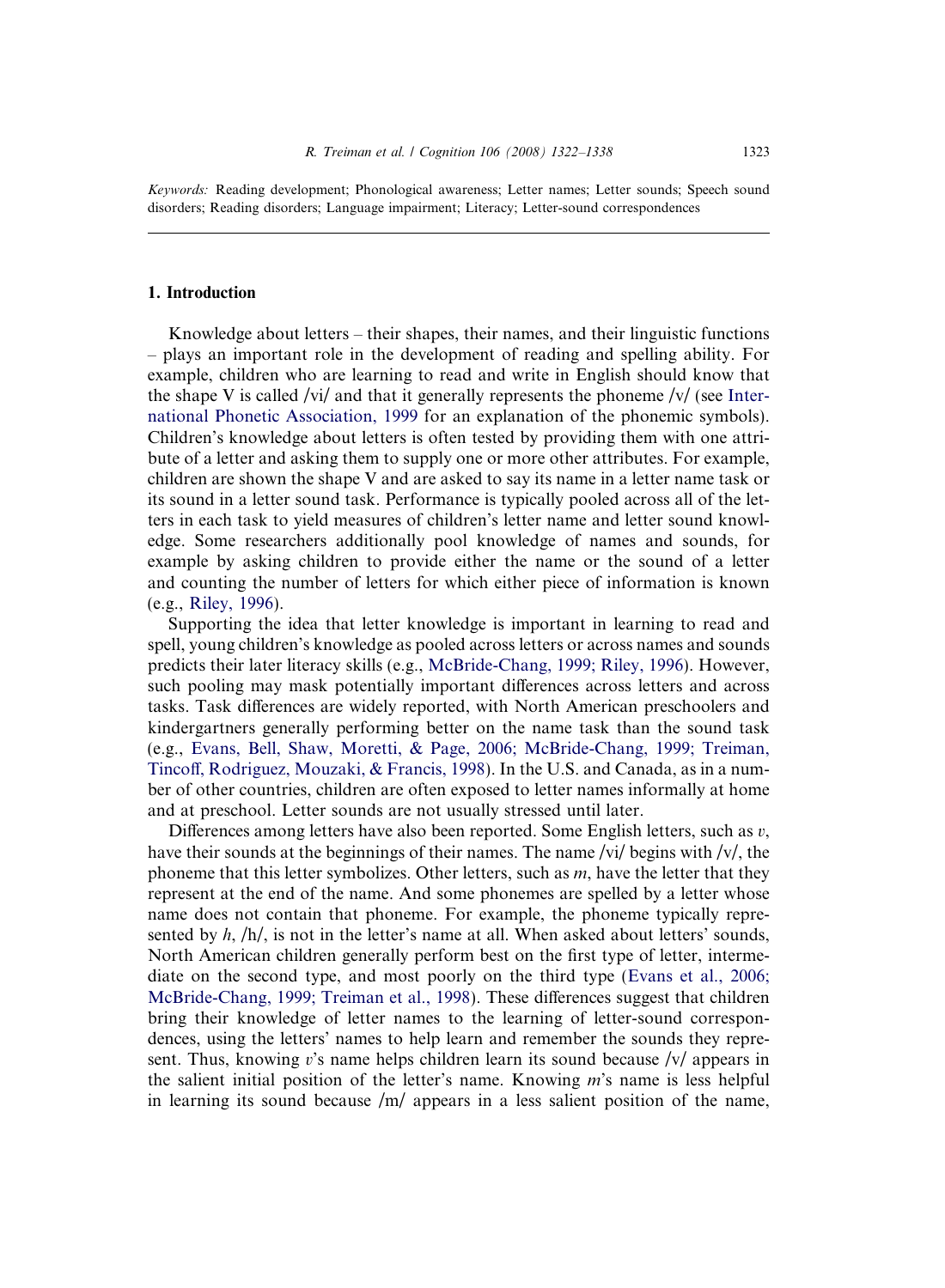and knowing h's name provides no useful cues to its sound. In the work reported here, we examined these differences among categories of letters to shed light on how children bring their knowledge and skills to early literacy learning.

Several lines of research support the idea that the superiority for sound-at-beginning-of-name letters over other letters in the sound task reflects children's use of letter names. Children who are familiar with letter names may say that  $\nu$  makes the sound /wə/ or that w corresponds to /də/, treating these letters as if their sounds were at the beginnings of their names [\(Ellefson, Treiman, & Kessler, 2007; Thomp](#page-15-0)[son, Fletcher-Flinn, & Cottrell, 1999; Treiman, Weatherston, & Berch, 1994\)](#page-15-0). Additional evidence comes from children who learn letter sounds before they have mastered letter names. This is common in the United Kingdom, where letters' sounds are currently taught before the names and where parents do not place much stress on the early learning of letter names. Correspondingly, British children do not perform better on sound-at-beginning-of-name letters than on other letters in the letter sound task ([Ellefson et al., 2007\)](#page-15-0). The different results for British and U.S. children speak against the idea that the sound-at-beginning-of-name letters are most frequent in English or that their shapes are easier to distinguish. If either of these were true, then all groups of children exposed to English should have shown similar results.

If the sounds symbolized by the sound-at-beginning-of-name letters were easier for children to produce than the sounds of the other types of letters, this could explain children's better performance on these letters in the sound task. However, that does not appear to be the case. We used [Shriberg's \(1993\)](#page-15-0) rankings of speech sound mastery to determine whether the consonant sounds associated with the sound-at-beginning-of-name letters b, d, j, k, p, t, v, and z are mastered earlier than the sounds associated with the sound-at-end-of-name letters  $f, l, m, n, r$ , and s or the sound-not-in-name letters  $h$ ,  $w$ , and  $y$ . A Kruskal–Wallis test showed no significant difference among the three categories. Further evidence against a potential confound with production mastery is the above-mentioned finding that British children perform no better on sound-at-beginning-of-name letters than the other types of letters in the sound task [\(Ellefson et al., 2007](#page-15-0)).

Thus, the finding that children with good knowledge of letter names perform better in the sound test with letters such as v than letters such as m and h is best explained by the idea that these children use the letters' names as guides to the sounds they represent. What skills are required to make such inferences? Many researchers have assumed that explicit phonological awareness is needed (e.g., [Bowey, 2005; Foulin, 2005; Share, 2004; Treiman et al., 1998](#page-15-0)). According to this view, children must be able to segment a syllable such as /vi/ into /v/ and /i/ in order to derive the letter sound  $\sqrt{v}$  from the letter name  $\sqrt{vi}$ . Children with poor phonological awareness, who treat the syllable /vi/ as a unitary whole, will not benefit from the letter name in learning the letter sound. As [Foulin \(2005, p. 139\)](#page-15-0) stated, ''extracting letter sounds from letter names obviously requires a certain level of phoneme analysis skill.'' [Bowey \(2005, p. 166\)](#page-15-0) echoed this view when she stated that ''phonological sensitivity and letter-name knowledge together help some children to derive letter sounds for themselves.'' The idea that phonological awareness is important in letter-sound learning fits with the view that it is important in learning to read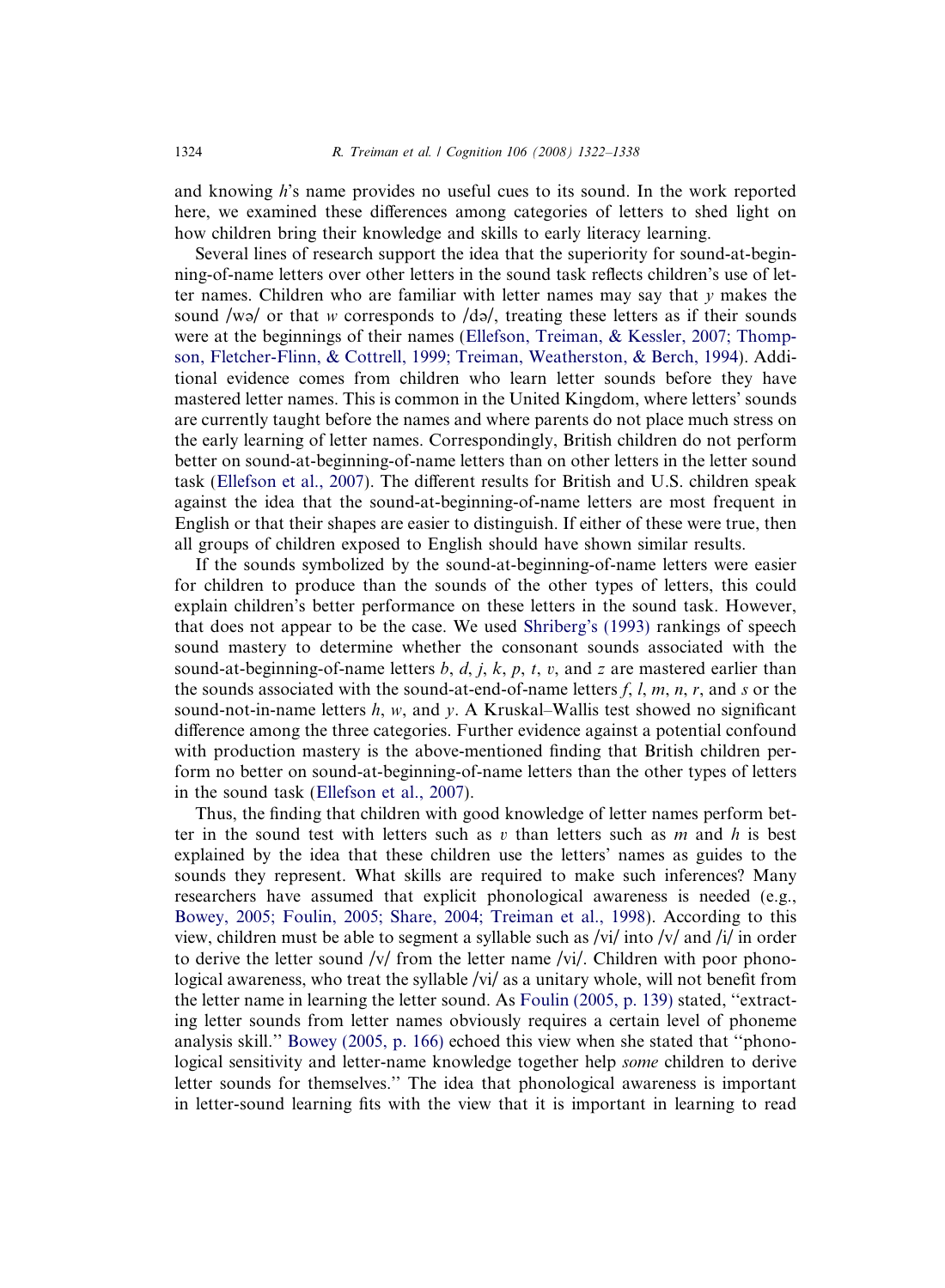and spell more generally (e.g., [Ehri et al., 2001](#page-15-0)). In this view, the widely reported correlations between phonological awareness and reading ability reflect, in part, a causal link from phonological awareness to reading. A minority opinion is that children do not need explicit phonological awareness in order to link print and speech and that research has not conclusively demonstrated a causal role for phonological awareness in reading success [\(Castles & Coltheart, 2004; Laing & Hulme, 1999;](#page-15-0) Snowling  $\&$  Hulme, 1994). That remains a minority view, however, with many researchers and educators agreeing that the discovery of the role of phonological awareness in literacy acquisition is one of the success stories of modern educational research (e.g., [Adams, 1990; Lundberg, 1991\)](#page-14-0).

Although many researchers maintain that the ability to take advantage of the connection between a letter's name and its sound requires phonological awareness, the few studies that have tested this idea have found mixed results. [Share \(2004\)](#page-15-0) reported significant correlations between phonological awareness and letter sound learning when children were familiar with letter names. [Evans et al. \(2006\)](#page-15-0), however, found that these correlations were no longer significant when certain other abilities were taken into account.

Given the inconclusive findings of past research, the present study used atypical populations to test the hypothesis that children need phonological awareness in order to extract letter sounds from letter names. We examined letter knowledge in 5–6 year olds with a history of speech sound disorders, comparing them to children without such a history. Children with speech sound disorders are delayed in the acquisition of developmentally appropriate speech sounds, resulting in reduced intelligibility. The idiopathic speech sound disorders that these children experience are not due to known factors such as cleft palate or hearing loss. Children with speech sound disorders show an elevated risk of problems with phonological awareness and literacy [\(Bird, Bishop, & Freeman, 1995; Larrivee & Catts, 1999; Lewis & Freebairn,](#page-14-0) [1992\)](#page-14-0), making them a good population with which to test the hypothesis that children need phonological awareness in order to benefit from letter names in the learning of letter sounds. According to this hypothesis, children with speech sound disorders should show smaller differences among categories of letters in the letter sound task than typically developing children do. Those speech-disordered children with very low levels of phonological awareness would be expected to memorize the sounds of all letters by rote, making the sounds of letters like v and m no easier to learn than the sounds of letters like h.

The hypothesis that phonological awareness is required in order to extract the sounds of letters such as  $v$  and  $m$  from their names further predicts that performance on the letter sound task with these types of letters should correlate with phonological awareness. Performance on the letter sound task with sound-not-in-name letters should not correlate as highly with phonological awareness, as children cannot use their phonological skills to derive the sound of a letter such as  $h$  from its name. We tested these predictions in the current study.

A secondary question addressed by our study was whether children who go on to develop serious reading problems learn basic letter-sound correspondences in a different way than children who do not develop reading problems. Many reading-dis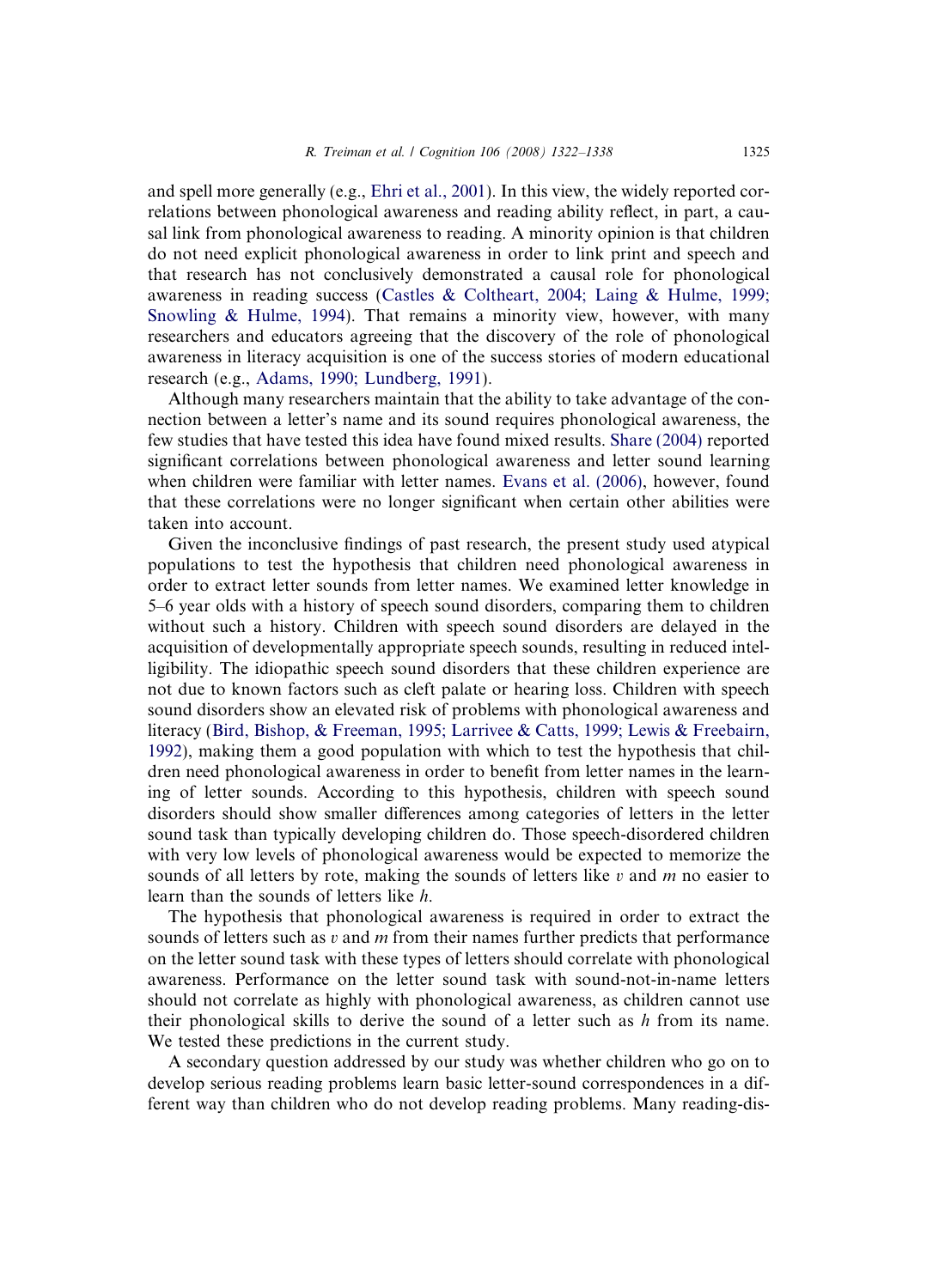abled children are thought to approach print less analytically than typically developing children, relying more on rote memorization ([Rack, Snowling, & Olson, 1992;](#page-15-0) [van IJzendoorn & Bus, 1994\)](#page-15-0). If a tendency toward rote memorization characterizes these children's early learning of letter sounds, as their later reading, then children who develop reading disabilities should not use their knowledge of letter names and their phonological awareness to learn letter sounds. Consequently, these children should perform no better in the sound task on letters that have their sounds in their names than letters that do not. We tested this hypothesis in the current study by using data on children's reading and spelling skills that were collected  $2\frac{1}{2}$  to 3 years after the initial testing.

Our participants were part of a larger study at the University of Denver examining speech sound disorders and reading disability. Other reports from this project include [Raitano, Pennington, Tunick, Boada, and Shriberg \(2004\)](#page-15-0), who described the children's performance on tests of preliteracy skills at 5–6 years of age, and [Pet](#page-15-0)[erson, Pennington, Shriberg, and Boada \(submitted for publication\),](#page-15-0) who presented data on reading and spelling skills at Time 2. [Raitano et al. \(2004\)](#page-15-0) pooled children's performance in the letter name and sound tasks across all letters and, in most analyses, did not separate name and sound knowledge. The finer grained analyses reported here made distinctions as a function of task – name vs. sound – and letter type – sound at beginning of name, sound at end of name, and sound not in name. Of particular interest was whether children with speech sound disorders as a group and specific subsets of these children showed different levels of performance on the three categories of letters in the sound task.

# 2. Method

#### 2.1. Participants

At Time 1, there were 104 children with a history of childhood speech sound disorders (SSD group) and 39 control children with no such history (control group). At Time 2, reading and spelling data were available from 89 children with speech sound disorders and 36 control children. The children who returned for Time 2 testing were in most respects representative of the original sample (see [Peterson et al., submitted](#page-15-0) [for publication](#page-15-0), for details). We included in the current analyses all children who had data on letter name and sound knowledge at Time 1, one of whom was missing data on Time 1 phonological awareness tests. Because of our criteria for inclusion in the analyses, and because three of the children originally identified by [Raitano et al.](#page-15-0) [\(2004\)](#page-15-0) were later found not to fit the requirements of the study, the numbers of children in the present analyses differ slightly from those reported by [Raitano et al.](#page-15-0) [\(2004\) and Peterson et al. \(submitted for publication\).](#page-15-0) The recruiting procedures and exclusionary criteria are described in full by Raitano et al.

[Table 1](#page-5-0) shows the demographic information for children in the control group and the whole SSD group. As [Raitano et al. \(2004\)](#page-15-0) reported, the SSD children had significantly lower nonverbal IQs than the control children,  $t(140) = 4.16$ ,  $p < .001$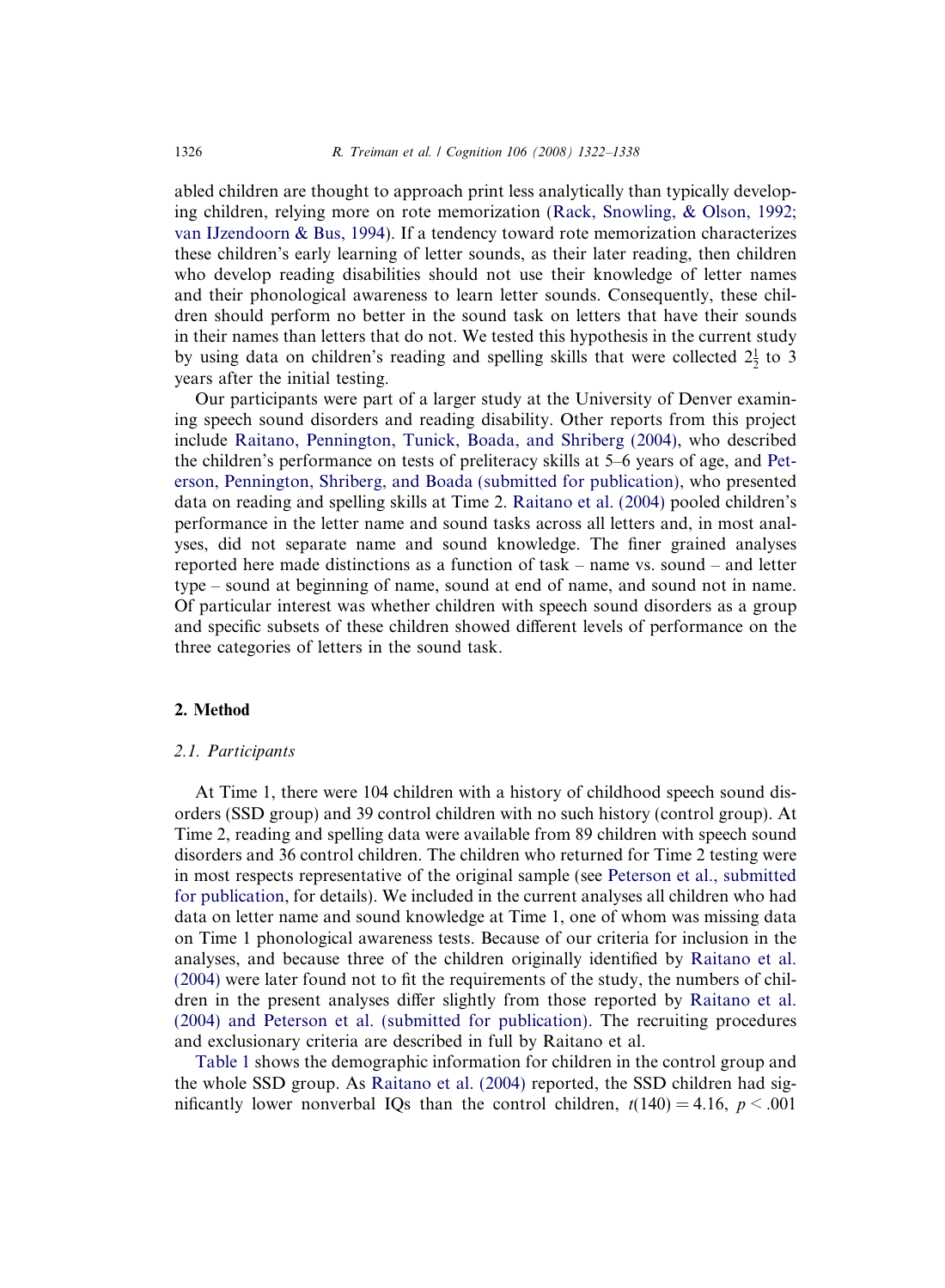<span id="page-5-0"></span>Table 1 Means (standard deviations) for demographic variables for control group, whole SSD group, and SSD subgroups

| Measure            | Control vs. whole SSD |             |                                |                                | Within SSD group            |                             |                                |
|--------------------|-----------------------|-------------|--------------------------------|--------------------------------|-----------------------------|-----------------------------|--------------------------------|
|                    | Control               | Whole SSD   | <b>SSD</b><br>normalized no LI | <b>SSD</b><br>persistent no LI | <b>SSD</b><br>normalized LI | <b>SSD</b><br>persistent LI | $2 \times 2$ ANOVA<br>findings |
| N                  | 39                    | 104         | 52                             | 29                             |                             | 10                          |                                |
| Age in months      | 67.5(5.3)             | 69.1(8.2)   | 70.2(8.7)                      | 66.4(6.8)                      | 72.3(8.2)                   | 66.7(7.8)                   | Main effect persistence        |
| Nonverbal IQ       | $112.2(8.0)$ ***      | 103.8(11.7) | 106.5(9.9)                     | 105.9(11.4)                    | 94.4 (12.6)                 | 96.3(11.6)                  | Main effect LI                 |
| Hollingshead score | 56.7(7.7)             | 52.5(9.8)   | 54.7 (8.4)                     | 50.1(10.7)                     | 50.2(11.9)                  | 50.7(9.7)                   | No significant effects         |
| $%$ Male           | 62                    | 69          | 56                             | 66                             |                             | 60                          |                                |
| % Caucasian        | 87                    | 83          | 85                             | 79                             |                             | 100                         |                                |

\*  $p < .05$  for control vs. whole SSD group difference.<br>\*\*\*  $p < .001$  for control vs. whole SSD group difference.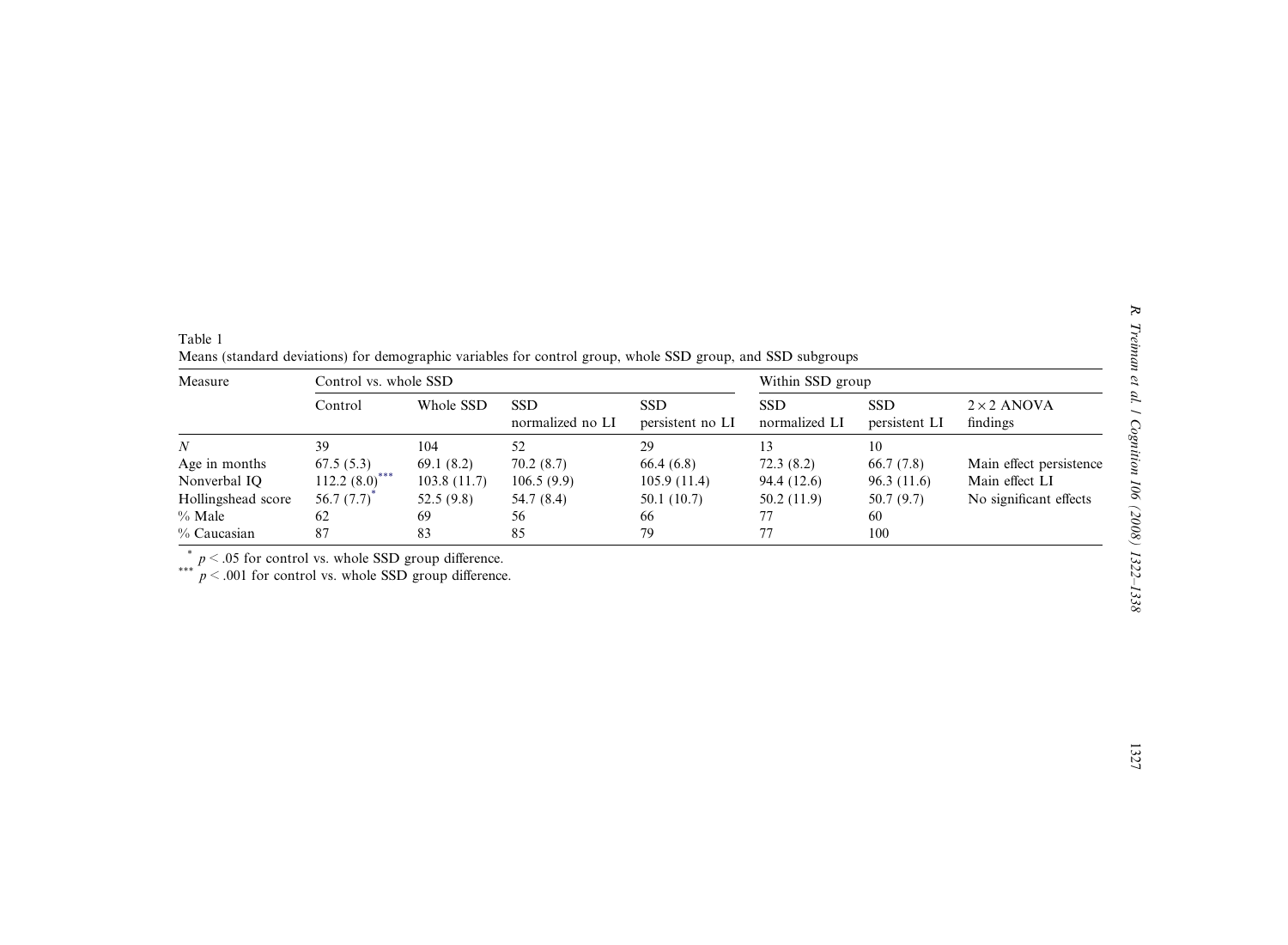(nonverbal IQ data were not available for one child). Although attempts were made to match control and SSD participants on socioeconomic status, the groups differed in their Hollingshead Four Factor Index score [\(Hollingshead, 1975\)](#page-15-0). The families of the control participants had significantly higher Hollingshead Index scores than the families of the SSD participants,  $t(139) = 2.39$ ,  $p = .018$  (Hollingshead scores were missing for two children).

We used the same criteria as [Raitano et al. \(2004\)](#page-15-0) to classify the SSD participants at Time 1 according to two dichotomous metrics. The first was whether the child's speech production had normalized or whether the production problems found earlier in childhood persisted. These groups are referred to as SSD normalized and SSD persistent, respectively. The second dimension was whether the child was also language impaired (LI). Other reports ([Peterson et al., submitted for publication; Rait](#page-15-0)[ano et al., 2004](#page-15-0)) suggest that children who have general language impairments in addition to speech sound disorders are more likely to experience literacy-related problems than children who have isolated speech sound disorders. In addition to examining the results for the whole SSD group, therefore, we examined each subgroup. Because children had been recruited for the study based on their SSD status, the numbers of children in each subgroup were not equal. [Table 1](#page-5-0) provides information about the characteristics of the SSD subgroups.

In order to assess associations between the demographic variables and SSD persistence and LI status, we performed a series of ANOVAs using the factors of persistence (SSD persistent vs. normalized) and LI (LI vs. not). As [Table 1](#page-5-0) shows, children with persistent speech production difficulties were significantly younger than children whose difficulties had normalized,  $F(1, 100) = 5.97$ ,  $p = .016$ . Also, children with general language impairments had lower nonverbal IQ scores than children who did not,  $F(1, 99) = 17.36$ ,  $p < .001$ . Given these associations, which were also reported by [Raitano et al. \(2004\),](#page-15-0) we covaried age and nonverbal IQ when looking within the SSD subgroups.

## 2.2. Measures and procedures

# 2.2.1. Letter knowledge (Time 1)

Flash cards with capital letters were presented in a random order and children were asked to name the letter shown. If children did not respond correctly, two options were provided and children were asked to choose the correct response. After identifying the letter, children were asked to say the letter's sound. Children who did not provide the correct sound were asked to choose one of two sounds. For the present analyses, we used scores on selected letters from the spontaneous portions of the letter name and letter sound tasks (performance on the forced choice version was less informative because it approached ceiling for some tasks and groups). For each child and each task, we calculated proportion correct on the sound-at-beginning-of-name letters b, d, j, k, p, t, v, and z, sound-at-end-of-name letters f, l, m, n, r, and s, and sound-not-in-name letters  $h$ ,  $w$ , and  $y$ . We did not include vowel letters in our analyses because they do not fit neatly into one of the categories. Their ''long'' sounds begin with their names, and indeed are identical to their names, whereas their ''short''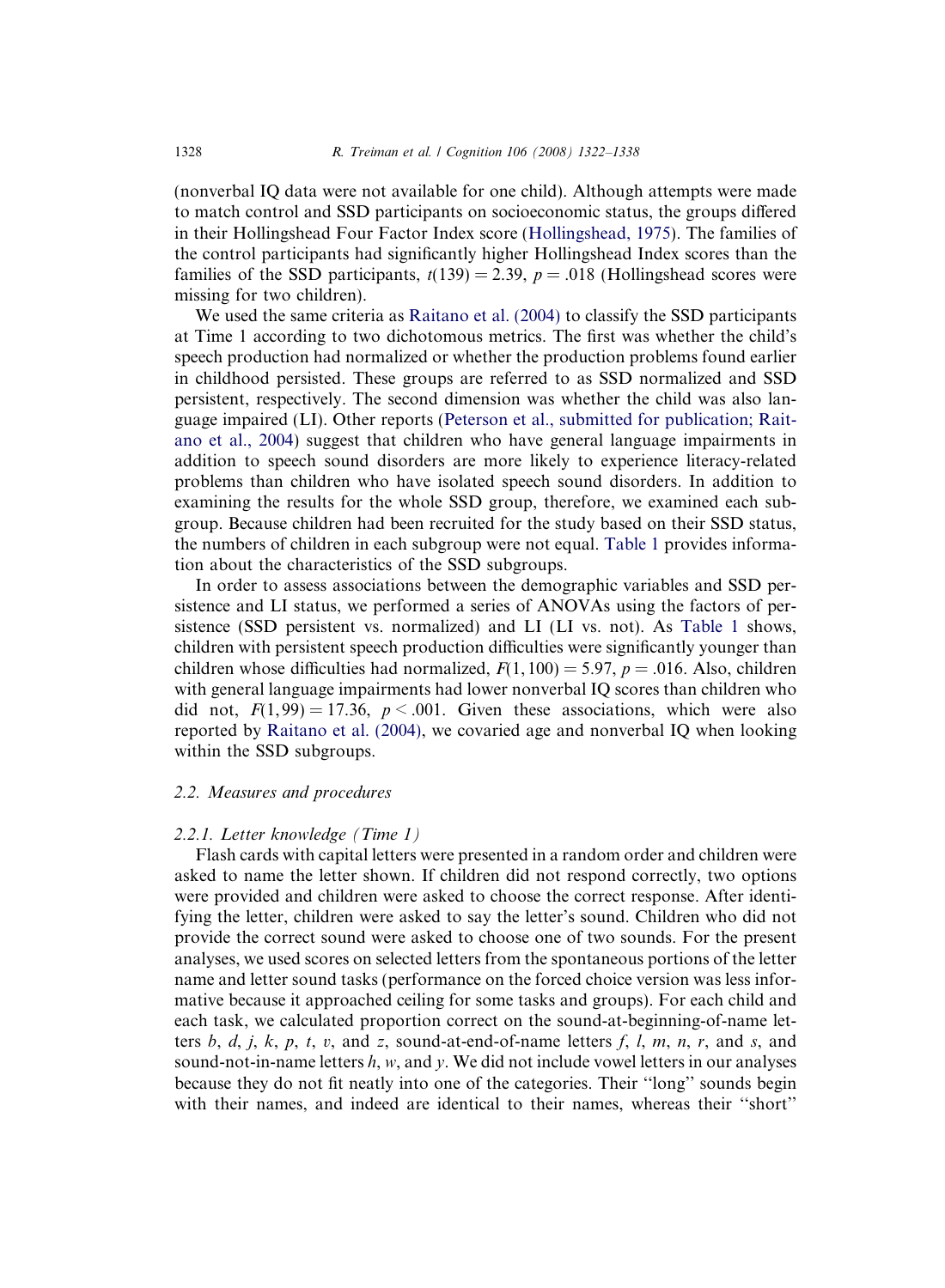sounds do not appear in their names. The letters c and g were excluded because they are considered to have both ''soft'' and ''hard'' sounds, the first of which appears at the beginning of the name and the second of which does not. And  $q$  and x were excluded because they typically symbolize two phonemes rather than one. Responses with or without a schwa after the appropriate sound (e.g., /v $\frac{1}{2}$ / or /v/ for V) were scored as correct.

### 2.2.2. Rhyme judgment (Time 1)

We used the [Bird and Bishop \(1992\)](#page-14-0) rhyme judgment task, which consists of 5 practice items and 14 test items during which the child must judge which of 4 words rhymes with a target word by pointing to a picture. Target and test words are spoken by the examiner.

#### 2.2.3. Elision (Time 1)

The 20-item Elision subtest of the Comprehensive Test of Phonological Processing (CTOPP; [Wagner, Torgesen, & Rashotte, 1999\)](#page-16-0) requires children to omit specified sounds from words in order to create new words. The items require: (a) omission of a component word from a compound word (e.g., *popcorn*, omit /pap/; 2 items), (b) omission of a syllable (e.g., *spider*, omit  $\langle d\phi/2 \rangle$ ; 1 item), and (c) omission of a phoneme (e.g., *farm*, omit  $f(x)$ ; 17 items). In this and the other CTOPP subtests, items are presented in increasing order of difficulty and testing stops if a child makes a specified number of errors. Not all of our participants completed all items for this reason.

#### 2.2.4. Blending (Time 1)

The 20-item Blending Words subtest of the CTOPP requires children to piece together sound units that make real words when combined. Each item is presented to the child in a standardized manner via audiotape (e.g., ''What word do these sounds make:  $/t\frac{9}{21}$ ?" correct answer = toy). Items required the synthesis of syllables (3 items), onsets and rimes (1 item), and phonemes (16 items).

## 2.2.5. Sound matching (Time 1)

The 20-item Sound Matching subtest of the CTOPP requires children to indicate which of three words starts or ends with the same phoneme as a target word. Each word is pictured, and participants must point to the correct picture to answer each question.

### 2.2.6. Nonverbal IQ (Time 1)

Children completed the Matrices and Pattern Construction subtests of the Differential Ability Scales ([Elliott, 1990\)](#page-15-0). T-scores from these two subtests were transformed to standard scores and averaged to form a composite score.

#### 2.2.7. Woodcock–Johnson Word Attack (Time 2)

We administered the Word Attack subtest of the Woodcock–Johnson-Revised Tests of Achievement [\(Woodcock & Johnson, 1990](#page-16-0)) to assess children's ability to decode unknown words. Standardized scores on this test were used for analysis.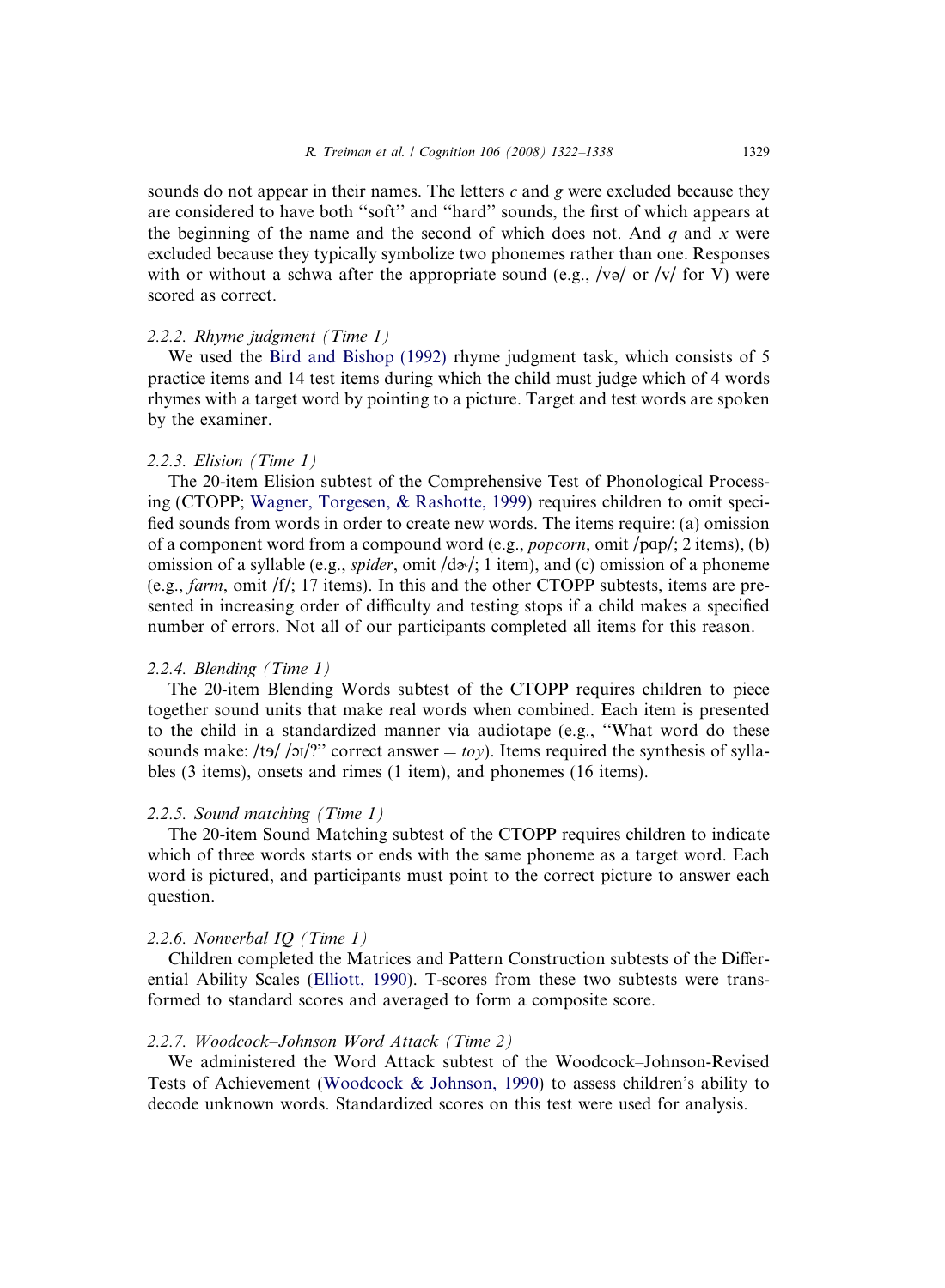#### 2.2.8. Wechsler Individual Achievement Test (Time 2)

We used the Basic Reading and Spelling subtests of the Wechsler Individual Achievement Test (WIAT; [Wechsler, 1991\)](#page-16-0) to assess children's ability to read and spell individual words. Standardized scores were used in the analyses.

### 3. Results

[Table 2](#page-9-0) shows the proportion of correct responses on the letter name and sound tasks for the three types of letters for the whole SSD group, the SSD subgroups, and the control group at Time 1. To compare the whole SSD group to the control group, we performed an ANOVA using the factors of group, task (name vs. sound), and letter type (sound at beginning of name, sound at end of name, sound not in name). In this and other ANOVAs, we used the Huynh–Feldt correction when the assumption of sphericity was violated. There was a main effect of group,  $F(1, 141) = 9.73$ ,  $p = .002$ , with the SSD children performing more poorly than the control children. The effect of group remained significant in an additional analysis that covaried nonverbal IQ and Hollingshead scores,  $F(1, 136) = 3.98$ ,  $p = .048$ . A main effect of task was also observed,  $F(1, 141)=129.08$ ,  $p < .001$ , such that children did better on the name task than the sound task. The main effect of letter type,  $F(2, 250) = 54.01$ ,  $p < .001$ , was qualified by an interaction with task,  $F(2, 260) = 52.40$ ,  $p < .001$ . In the sound task, children did best on sound-at-beginning-of-name letters, significantly more poorly on sound-at-end-of-name letters, and significantly again more poorly on sound-not-in-name letters. The three types of letters did not differ reliably from one another in the name task. These effects did not interact with group, indicating that the pattern of performance on the three types of letters was similar for the SSD group and the control group. That is, although the children with a history of speech sound disorders were less knowledgeable about letters than the typical children, they showed the signature pattern on the sound task of best performance on letters like  $v$ , intermediate performance on letters like  $m$ , and poorest performance on letters like h. This pattern does not reflect ease of articulation because, as discussed earlier, the sounds associated with the three types of letters do not differ reliably in age of production mastery.

To examine possible differences within the SSD children, we conducted an ANOVA using the factors of persistence (SSD persistent vs. normalized), LI (LI vs. not), task (name vs. sound), and letter type (sound at beginning of name, sound at end of name, sound not in name). We found main effects of task,  $F(1, 100) = 128.13, p < .001$ , and letter type,  $F(2, 182) = 18.55, p < .001$ . These main effects were qualified by an interaction between the two variables,  $F(2, 192) = 18.53$ ,  $p < .001$ . As before, children performed best in the sound task on sound-at-beginning-of-name letters, intermediate on sound-at-end-of-name letters, and most poorly on sound-not-in-name letters. No significant differences among the three types of letters were detected in the name task, even though the SSD children did not score as close to ceiling as the typical children of the previous analysis. When nonverbal IQ and age were covaried, we observed a significant main effect of LI,  $F(1, 97) = 6.10$ ,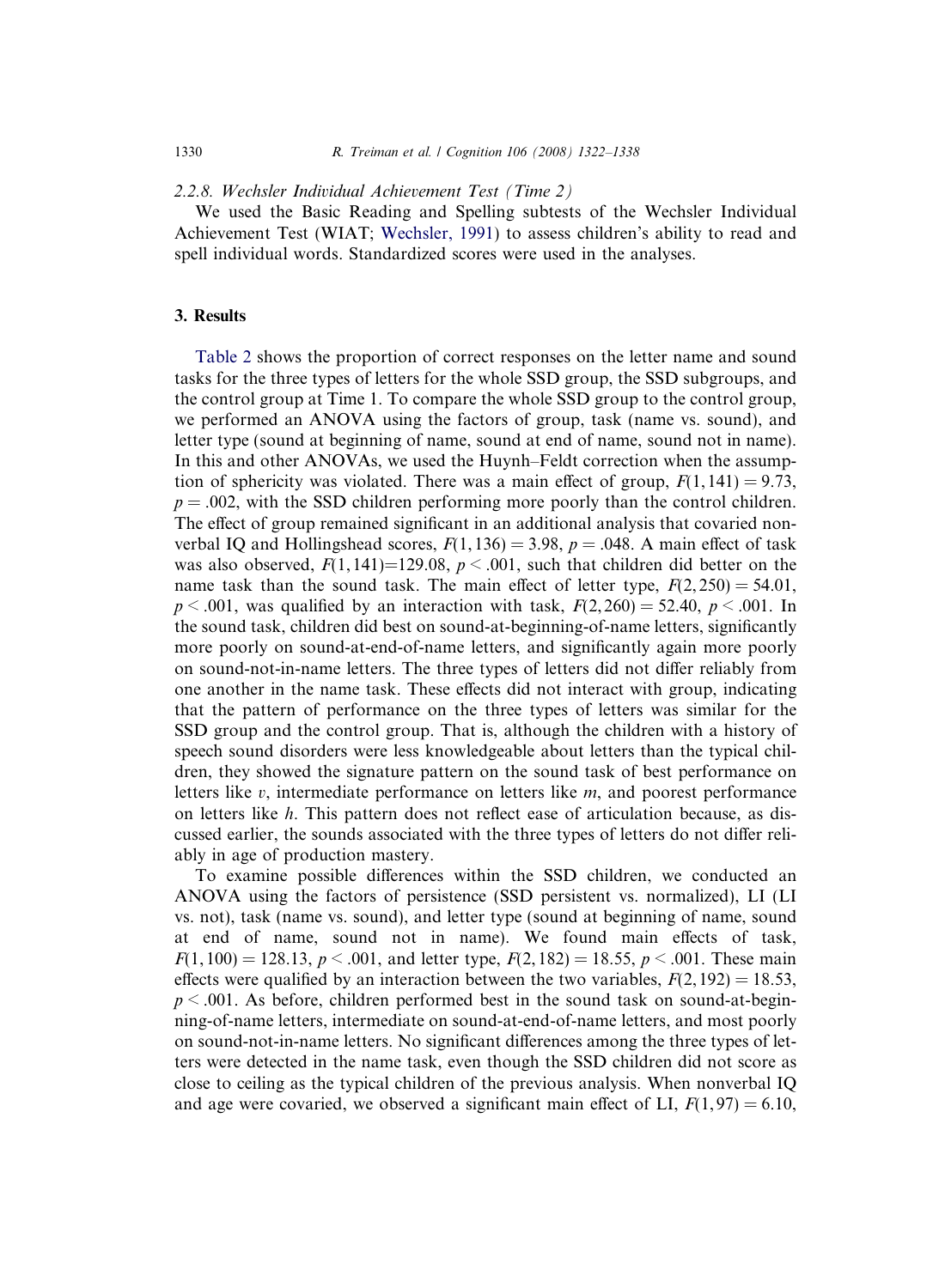<span id="page-9-0"></span>Table 2

Mean (standard deviation) proportion correct responses on letter name and sound tasks for different types of letters for control group, whole SSD group, and SSD subgroups

| Task  | Letter type                | Control<br>group | Whole SSD<br>group | <b>SSD</b><br>normalized<br>no LI | SSD.<br>persistent<br>no LI | <b>SSD</b><br>normalized LI | SSD persistent LI |
|-------|----------------------------|------------------|--------------------|-----------------------------------|-----------------------------|-----------------------------|-------------------|
| Name  | Sound at beginning of name | .95(0.16)        | .79(0.30)          | .87(.24)                          | .78(.30)                    | .64(.40)                    | .64(0.36)         |
|       | Sound at end of name       | .93(0.19)        | .81(.31)           | .90(0.19)                         | .75(.37)                    | .71(.40)                    | .63(0.34)         |
|       | Sound not in name          | .92(0.19)        | .76(.34)           | .85(.27)                          | .70(0.39)                   | .56(0.44)                   | .70(.25)          |
| Sound | Sound at beginning of name | .88(.27)         | .69(0.39)          | .84(.28)                          | .62(.40)                    | .58(.46)                    | .25(.40)          |
|       | Sound at end of name       | .71(0.38)        | .51(0.39)          | .63(0.34)                         | .43(.39)                    | .45(0.45)                   | .20(.33)          |
|       | Sound not in name          | .52(.41)         | .37(0.38)          | .45(.38)                          | .30(.38)                    | .36(.44)                    | .13(.23)          |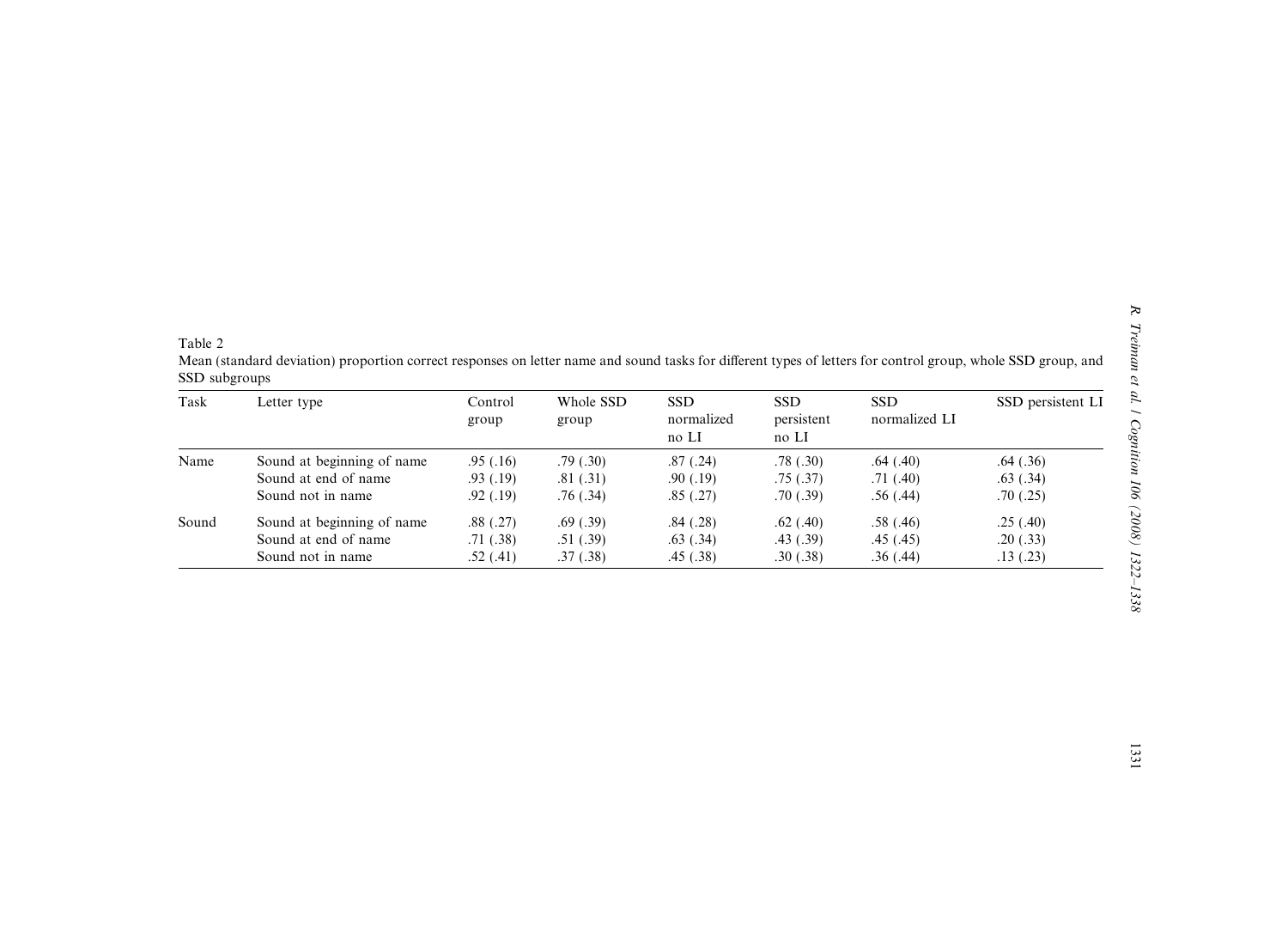$p = .015$ , but no significant main effect of SSD persistence. There was also a threeway interaction involving language impairment, SSD persistence, and task,  $F(1, 97) = 4.99$ ,  $p = .028$ , and a two-way interaction involving SSD persistence and task  $F(1, 97) = 6.82$ ,  $p = .010$ . The children with persistent speech delays, especially those with language impairments, performed especially poorly on the sound task relative to the name task. This may partly reflect a difficulty in articulating isolated letter sounds by children with speech problems. However, the most important finding for present purposes is that all subgroups of SSD children showed the signature performance on the sound task of best performance on letters like  $v$ , intermediate performance on letters like  $m$ , and poorest performance on letters like  $h$ . The magnitude of the differences did not vary reliably across subgroups.

To examine whether the signature pattern of performance on the sound task characterized even children with low levels of phonological awareness, we classified children according to their performance on the rhyme judgment task and the sound matching task. These were the two phonological awareness tasks in which children were required to choose among a set of alternative responses and for which chance levels of performance can be calculated. We classified children as chance-level performers if they scored 4 or fewer correct on the rhyme judgment task (for which 3.5 correct responses would be expected on the basis of random guessing) and 7 or fewer correct on the sound matching task (for which 6.7 correct responses on the 20-item task would be expected on the basis of random guessing; we classified those children who did not complete all 20 items on the basis of those items they did complete). These children appeared to lack the ability to analyze syllables into onsets and rimes and to compare syllables on the basis of rimes (rhyming task), onsets (all the initial matches on sound matching task involved consonant onsets), and other units. Table 3 shows the numbers of children classified as performing at chance and above chance in the phonological awareness tasks and the performances of the two groups in the name and sound tasks. The children who performed at chance on phonological awareness were all from the SSD group; eight had language impairments and six did not. An ANOVA using the factors of group, task, and letter type found a main effect of group,  $F(1, 140) = 17.53$ ,  $p < .001$ . The chance-level performers did more poorly than the above-chance performers. Group interacted with

| tasks |                            |                   |                          |  |  |
|-------|----------------------------|-------------------|--------------------------|--|--|
| Task  | Letter type                | Chance $(n = 14)$ | Above chance $(n = 128)$ |  |  |
| Name  | Sound at beginning of name | .60(.30)          | .86(.27)                 |  |  |
|       | Sound at end of name       | .64(0.35)         | .86(.27)                 |  |  |
| Sound | Sound not in name          | .55(.36)          | .83(.30)                 |  |  |
|       | Sound at beginning of name | .37(.38)          | .78(.35)                 |  |  |
|       | Sound at end of name       | .17(0.20)         | .61(0.39)                |  |  |
|       | Sound not in name          | .12(.21)          | .44(.40)                 |  |  |

Mean (standard deviation) proportion correct responses on letter name and sound tasks for different types of letters for children performing at and above-chance levels on rhyme judgment and sound matching

Table 3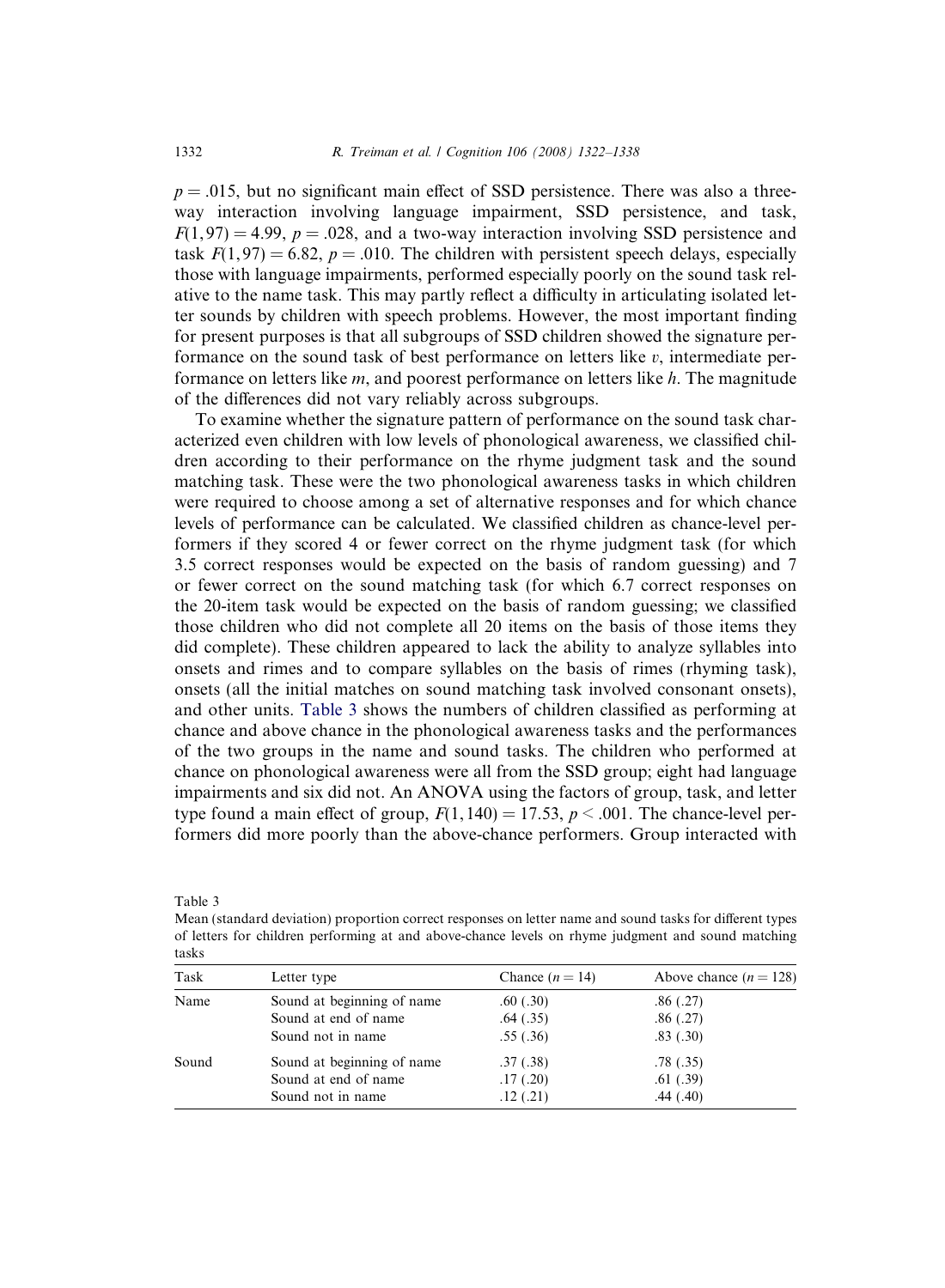task,  $F(1, 140) = 4.22$ ,  $p = .042$ , such that the group difference was larger on the harder task, the sound task, than the easier task, the name task. As in the preceding analyses, there were main effects of task,  $F(1, 140) = 92.00$ ,  $p < .001$ , and letter type,  $F(2, 249) = 19.49$ ,  $p < .001$ , which were qualified by an interaction between them,  $F(2, 258) = 17.98$ ,  $p < .001$ . The interaction involving task, letter type, and group was not significant. The children who performed at chance on the phonological awareness tasks, like the other children, did substantially better on the sound-atbeginning-of-name letters than the other types of letters in the sound task. The chance-level performers showed little superiority in the sound task for the soundat-end-of-name letters over the sound-not-in-name letters. However, this result must be interpreted with caution given these children's low levels of performance on these types of letters and given the small number of letters in the sound-not-in-name category.

If phonological awareness is needed to derive the sounds of letters such as v and m from the letters' names, then children's knowledge of these letters' sounds should correlate with their phonological awareness. The correlation between phonological awareness and sound task performance should be lower for sound-not-in-name letters such as  $h$ , as children cannot use their phonological skills to locate the sounds of these letters in the letters' names. The correlations between performance on the sound task and phonological awareness, as measured as the summed score on all four phonological awareness tasks, were .61 for sound-at-beginning-of-name letters, .70 for sound-at-end-of-name letters, and .68 for sound-not-in-name letters, based on all the total group of children. All three correlation coefficients were significant  $(p < .001)$ , but the correlation involving sound-not-in-name letters was not the lowest of the three. Phonological awareness, as measured here, is not more closely related to knowledge of letter sounds for letters that have their sounds in their names than letters that do not.

A secondary question addressed by our study was whether the signature pattern on the sound task of best performance on sound-at-beginning-of-name letters, intermediate performance on sound-at-end-of-name letters, and poorest performance on sound-not-in-name letters characterizes children who become poor readers and spellers. To investigate this issue, we classified children according to their single-word reading and spelling skills at Time 2. Children were considered poor readers and spellers if their mean standard score on the Woodcock–Johnson Word Attack, WIAT Basic Reading, and WIAT Spelling subtests was at least 1.5 standard deviations below the control group mean, or less than 89. Such children perform noticeably more poorly than the classmates with whom they would most naturally be compared, classmates who themselves are above national norms. As [Table 4](#page-12-0) shows, 17 children were poor readers and spellers at Time 2 by our criterion, 15 of whom were in the SSD group. An ANOVA using the factors of group, task, and letter type found a main effect of group,  $F(1, 123) = 8.45$ ,  $p = .004$ , such that poor readers and spellers were less knowledgeable about letters than good readers and spellers. Group interacted with task,  $F(1, 123) = 3.93$ ,  $p = .050$ , with the group difference larger on the harder sound task than on the easier name task. There were main effects of task,  $F(1, 123) = 99.59$ ,  $p < .001$ , and letter type,  $F(2, 223) = 21.81$ ,  $p < .001$ , as well as an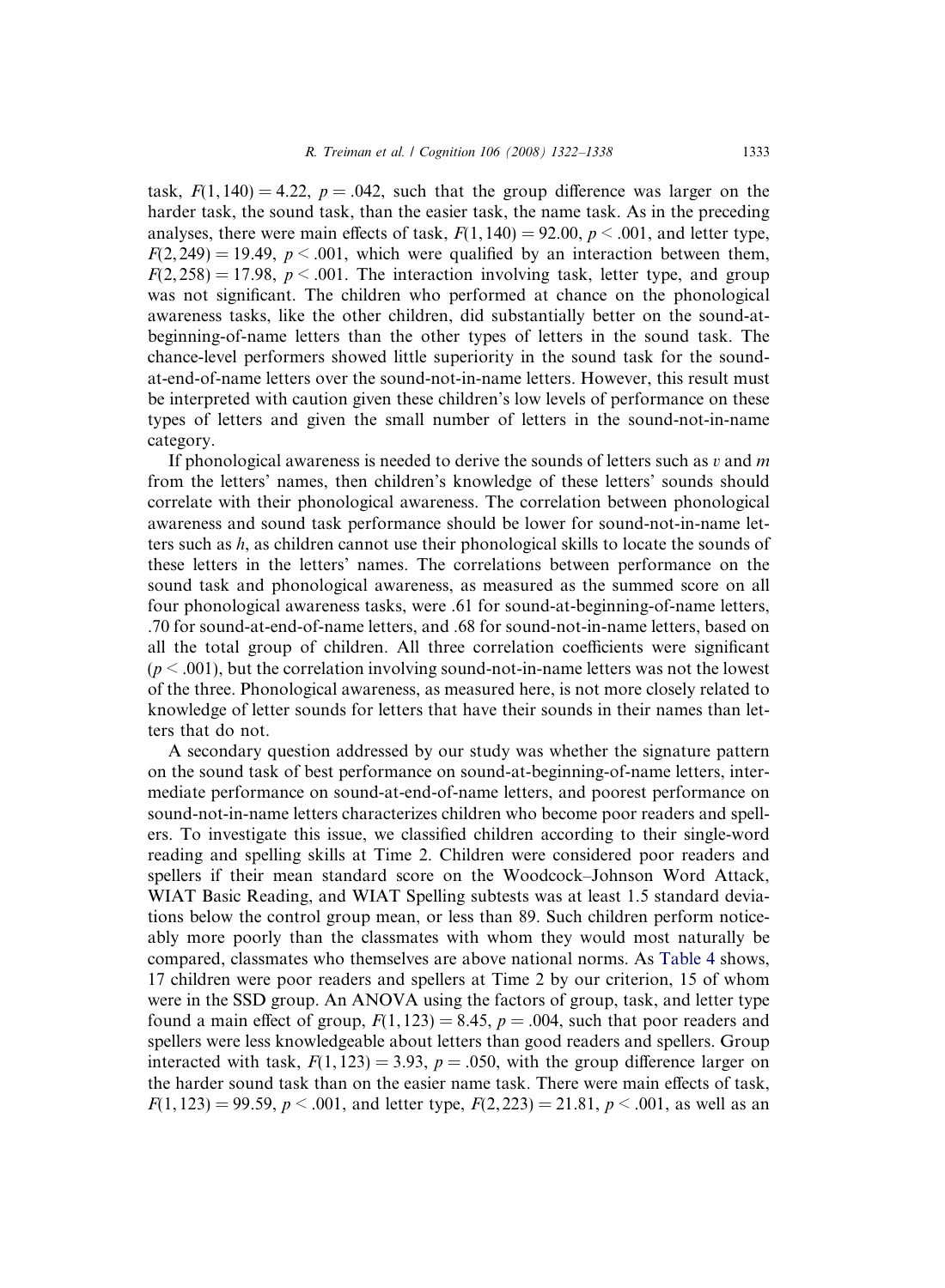| Mean (standard deviation) proportion correct responses on letter name and sound tasks for different types |
|-----------------------------------------------------------------------------------------------------------|
| of letters for children with poor and adequate later reading and spelling skills                          |

| Task  | Letter type                                                             | Poor $(n = 17)$        | Adequate $(n = 108)$  |  |
|-------|-------------------------------------------------------------------------|------------------------|-----------------------|--|
| Name  | Sound at beginning of name<br>Sound at end of name<br>Sound not in name | .71(0.36)<br>.73(0.34) | .85(.26)<br>.86(.28)  |  |
| Sound | Sound at beginning of name                                              | .65(.38)<br>.47(0.45)  | .83(.30)<br>.77(0.35) |  |
|       | Sound at end of name<br>Sound not in name                               | .25(.32)<br>.25(.36)   | .60(.39)<br>.43(.40)  |  |

interaction between them,  $F(2, 224) = 18.92$ ,  $p < .001$ . In this analysis, unlike the preceding ones, there was an interaction involving task, letter type, and group,  $F(2, 224) = 4.21$ ,  $p = .019$ . The 5–6 year olds who later became poor readers and spellers performed better on sound-at-beginning-of-name letters than on the two other types of letters in the sound task, but unlike the other children they did not perform better on sound-at-end-of-name letters than on sound-not-in-name letters. The lack of a difference here must be interpreted with caution, however, because some of these children performed quite poorly in the sound task and because there were few sound-not-in-name letters.

## 4. Discussion

Our results show, consistent with previous work (e.g., [Treiman et al., 1998\)](#page-16-0), that typically developing U.S. children of 5–6 usually know the names of many letters and that they know the sounds that a number of letters represent as well. Children of this age who have a history of speech sound disorders perform more poorly on letter name and sound tasks than their peers, especially if they also have general language impairments. Letter knowledge at 5–6 years of age tends to be poor, as well, among children who score low on phonological awareness tasks and children who later develop reading and spelling problems. These findings agree with previous work showing that letter knowledge is a good predictor of later literacy skill (e.g., [McBride-Chang, 1999; Riley, 1996](#page-15-0)). The findings are also consistent with the idea that children who perform poorly on phonological awareness tasks, children with speech sound disorders, and children with language impairments are at risk of problems in learning to read and spell (e.g., [Bird et al., 1995; Larrivee & Catts, 1999;](#page-14-0) [Lewis & Freebairn, 1992](#page-14-0)).

Our study went beyond previous work by asking about the knowledge and skills that are involved in the learning of letter sounds. To address this issue, we compared letter sound knowledge for letters that have their sounds at the beginnings of their names, letters that have their sounds at the ends of their names, and letters that do not have their sounds in their names at all. Children who use letters' names as guides to their sound should show differences among these categories of letters. In contrast, children who memorize basic letter-sound correspondences in a rote fash-

<span id="page-12-0"></span>Table 4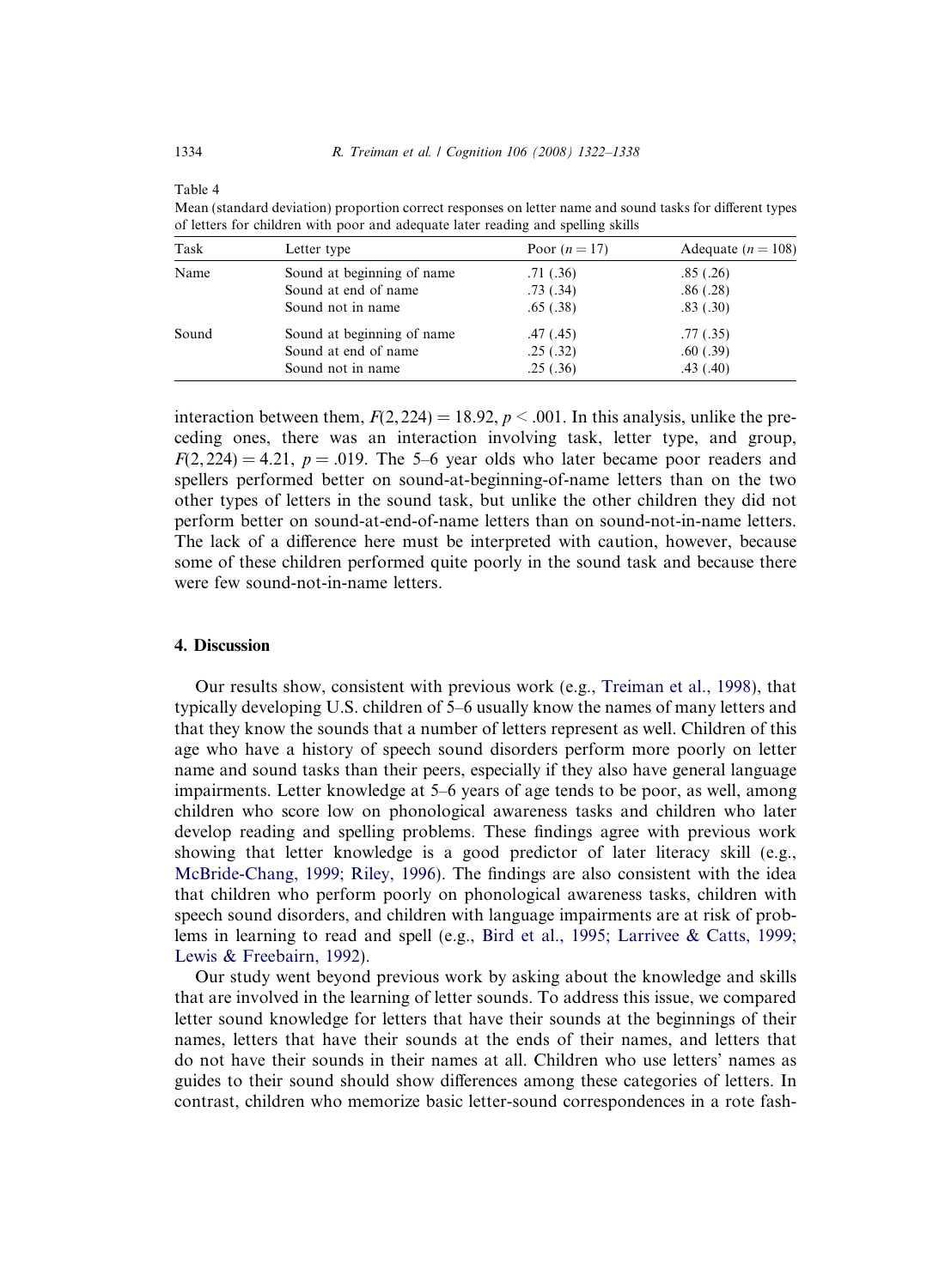ion, not using the letter names as clues, should not show differences among the categories. Contrary to the suggestion that some groups of children rely heavily on rote memorization in learning about links between print and speech ([Rack et al., 1992;](#page-15-0) [van IJzendoorn & Bus, 1994\)](#page-15-0), we found that a wide range of children benefited from letter names in the learning of letter sounds. Children with speech sound disorders, children with language impairments as well as speech sound disorders, children with low levels of phonological awareness, and children who later developed serious difficulties in reading and spelling all did better on the letter sound task with letters that had their sounds at the beginnings of their names than with other letters. These results suggest that using what one knows to help learn something new – using letters' names to help learn letters' sounds, in this case – characterizes a wide range of children. Children appear to do this on their own, as parents and teachers rarely tell children that letters' names suggest their sounds and the experimenters did not provide such hints.

Although all groups of children performed better on the sound task with soundat-beginning-of-name letters than other letters, there was some indication that children who went on to become poor readers and children with low levels of phonological awareness benefited less than other children from sounds at the ends of letter names. This finding, if replicated, could suggest that these children take advantage of the more obvious links between letter names and sounds, such as that between /vi/ and /v/, but not the less obvious links, such as that between /em/ and /m/. However, the small differences that these children showed between sound-at-end-of-name letters and sound-not-in-name letters may reflect a floor effect, and we can draw no strong conclusions on this point.

Many researchers have suggested that children need phonological awareness in order to use letters' names to help learn the letters' sounds (e.g., [Bowey, 2005; Fou](#page-15-0)[lin, 2005; Share, 2004; Treiman et al., 1998\)](#page-15-0). However, our results suggest that phonological awareness, as commonly measured, is not required in order to benefit from letter names in the learning of letter sounds. Even children who showed no awareness of within-syllable units on widely used tests of phonological awareness – rhyming and sound matching – performed better on the sound task with letters that have their sounds at the beginnings of their names than with other letters. Moreover, the correlation between phonological awareness and sound task performance was no higher for letters that have their sounds in their names than for letters that do not. We should have seen such a difference if phonological awareness, as assessed by these common tests, were required to learn the sound of a letter like v but not the sound of a letter like h.

Our finding that children who could not make judgments about shared rhymes or phonemes benefited from letter names in the learning of letter-sound correspondences is reminiscent of the finding by [Cossu, Rossini, and Marshall \(1993\)](#page-15-0) that some children with Down syndrome who have little or no phonological awareness can read words and nonwords. Cossu et al. argued, on the basis of their results, that phonological awareness as typically measured is not required to learn basic decoding skills. However, the study is limited by the fact that the phonological awareness tests were open-ended, making it difficult to determine which children performed at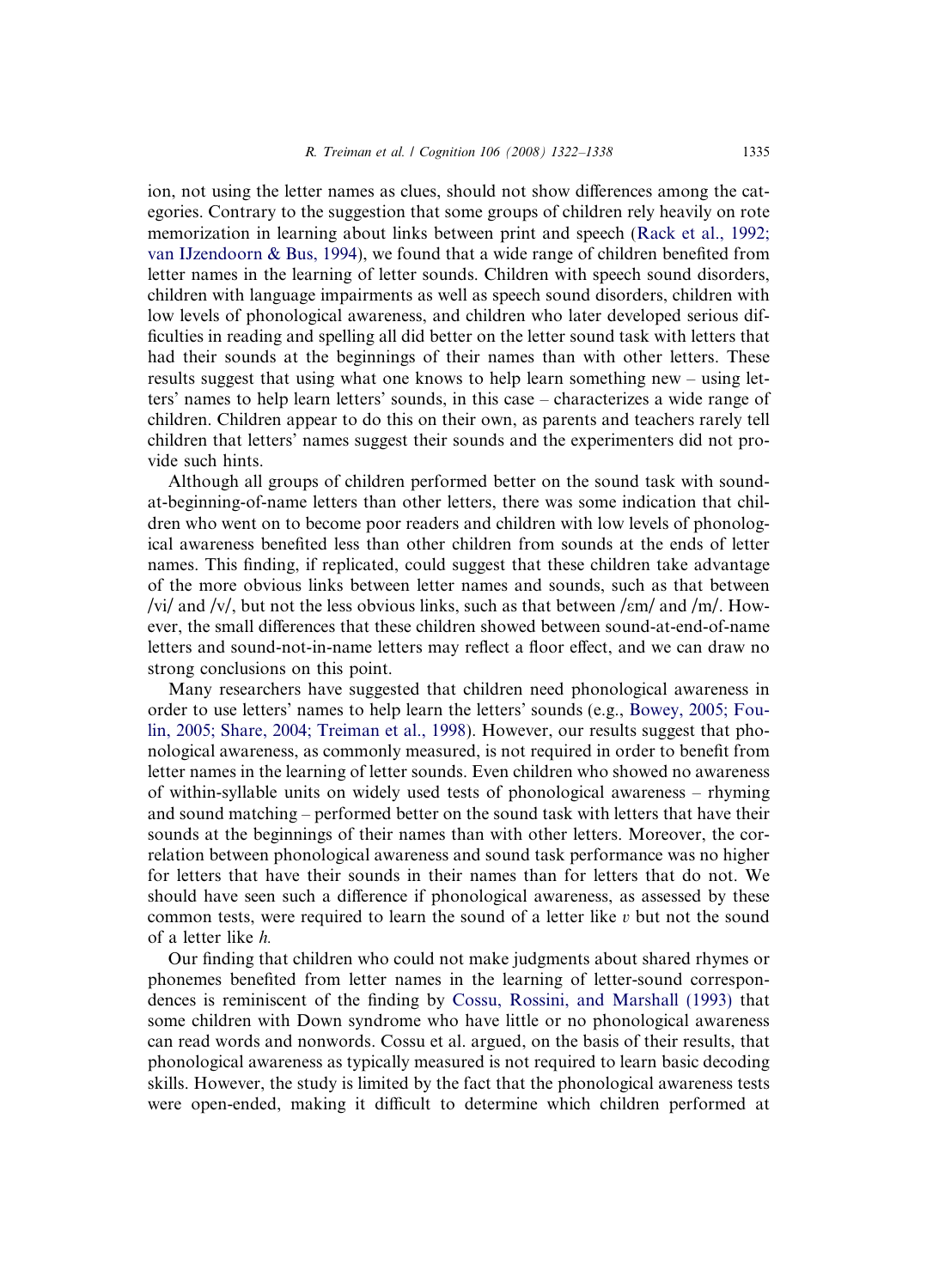<span id="page-14-0"></span>chance levels. Also, the children's mental retardation and poor language skills meant that they may not have understood the instructions. Indeed, later research showed that children with Down syndrome can pass phonological awareness task with less demanding instructions and can read and spell phonologically to some extent ([Cardoso-Martins & Frith, 2001; Cardoso-Martins, Michalick, & Pollo, 2002;](#page-15-0) [Fowler, Doherty, & Boynton, 1995; Snowling, Hulme, & Mercer, 2002](#page-15-0)). The case of Down syndrome, therefore, does not provide good support for the idea that common tests of phonological awareness are less important for reading acquisition than often assumed. The present study provides stronger evidence because it included two phonological awareness tasks for which chance levels of performance could be determined. In addition, a number of the children who performed at chance on the phonological awareness tests did not have general language impairments, suggesting that they understood the wording of the instructions as well as their peers.

Our results suggest that phonological awareness as measured by widely used tests is not as important for early literacy learning as many researchers and educators believe (e.g., Adams, 1990; Ehri et al., 2001; Lundberg, 1991). The degree of phonological skill that is required to use the link between v and /vi/ when learning to link v and  $\sqrt{v}$  is available to a wide range of children – including those with speech sound disorders and those with language impairments. In contrast, the degree of phonological skill that is required to succeed in standard tests of phonological awareness is not available to a number of these children. Current phonological awareness tests, it appears, demand more phonological skills than certain aspects of literacy learning do. In conventional phonological awareness tests, for example, children must deploy their phonological skills rapidly, after only a few examples from the tester. Children who are learning links between letters and phonemes, in contrast, can deploy their phonological skills gradually over the course of learning. They can use phonological similarity to strengthen an association like that between v and  $\sqrt{\nu}$  rather than having to generate a response from scratch. The skills demanded by conventional phonological awareness tests may be required for certain activities, such as generating a pronunciation for a previously unseen word on the first try, but they do not seem to be required for the acquisition of basic letter-sound links. We think that children need some phonological skills to learn about the sounds that letters represent and to learn how to combine letters to read and spell words. Like several other researchers ([Castles & Coltheart, 2004; Snowling & Hulme, 1994\)](#page-15-0), though, we conclude that phonological awareness as currently assessed is not a good measure of the phonological skills that are needed to learn to learn about letters and reading.

#### **References**

Adams, M. J. (1990). *Beginning to read: Thinking and learning about print*. Cambridge: MIT Press.

- Bird, J., & Bishop, D. (1992). Perception and awareness of phonemes in phonologically impaired children. European Journal of Disorders of Communication, 27, 289–311.
- Bird, J., Bishop, D. V. M., & Freeman, N. H. (1995). Phonological awareness and literacy development in children with expressive phonological impairments. Journal of Speech and Hearing Research, 38, 446–462.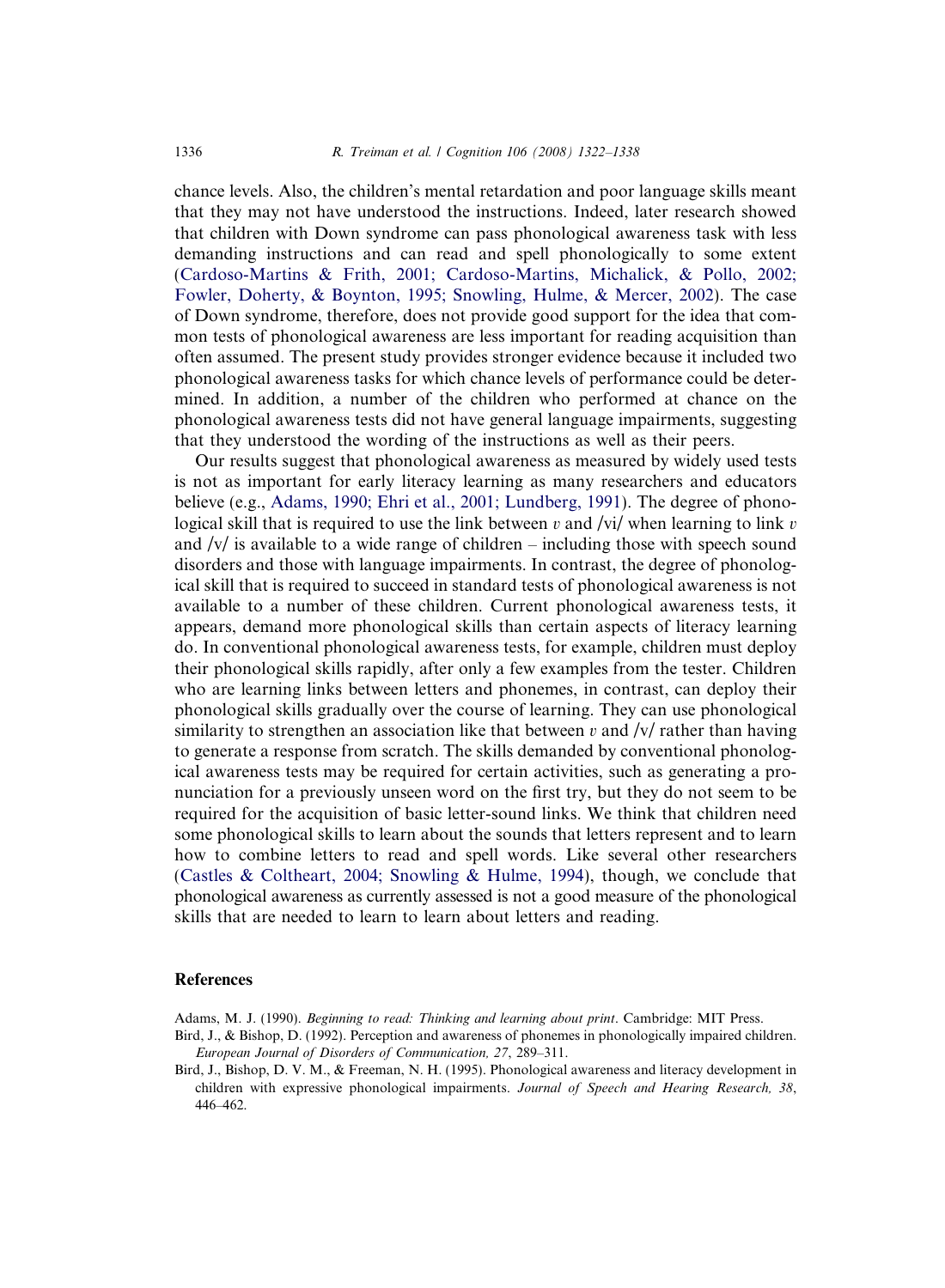- <span id="page-15-0"></span>Bowey, J. A. (2005). Predicting individual differences in learning to read. In M. J. Snowling & C. Hulme (Eds.), Science of reading: A handbook (pp. 155–172). Oxford: Blackwell.
- Cardoso-Martins, C., & Frith, U. (2001). Can individuals with Down syndrome acquire alphabetic literacy skills in the absence of phoneme awareness?. Reading and Writing 14, 361–375.
- Cardoso-Martins, C., Michalick, M. F., & Pollo, T. C. (2002). Is sensitivity to rhyme a developmental precursor to sensitivity to phoneme? Evidence from individuals with Down syndrome. Reading and Writing, 15, 439–454.
- Castles, A., & Coltheart, M. (2004). Is there a causal link from phonological awareness to success in learning to read?. Cognition 91, 77–111.
- Cossu, G., Rossini, F., & Marshall, J. C. (1993). When reading is acquired but phonemic awareness is not: A study of literacy in Down's syndrome. Cognition, 46, 129–138.
- Ehri, L. C., Nunes, S. R., Willows, D. M., Schuster, B. V., Yaghoub-Zadeh, Z., & Shanahan, T. (2001). Phonemic awareness instruction helps children learn to read: Evidence from the National Reading Panel's meta-analysis. Reading Research Quarterly, 36, 250–287.
- Ellefson, M., Treiman, R., & Kessler, B. (2007). Learning to label letters by names or sounds. Boston, MA: Society for Research in Child Development.
- Elliott, C. D. (1990). Differential ability scales. San Antonio, TX: The Psychological Corporation.
- Evans, M. A., Bell, M., Shaw, D., Moretti, S., & Page, J. (2006). Letter names, letter sounds and phonological awareness: An examination of kindergarten children across letters and of letters across children. Reading and Writing, 19, 959–989.
- Foulin, J. N. (2005). Why is letter-name knowledge such a good predictor of learning to read?. Reading and Writing 18, 129–155.
- Fowler, A. E., Doherty, B. J., & Boynton, L. (1995). The basis of reading skill in young adults with Down syndrome. In L. Nadel & D. Rosenthal (Eds.), *Down syndrome: Living and learning* (pp. 182–196). New York: Wiley.
- Hollingshead, A. B. (1975). Four factor index of social status. Unpublished manuscript.
- International Phonetic Association. (1999). Handbook of the International Phonetic Association: A guide to the use of the International Phonetic Alphabet. Cambridge, England: Cambridge University Press.
- Laing, E., & Hulme, C. (1999). Phonological and semantic processes influence beginning readers' ability to learn to read words. Journal of Experimental Child Psychology, 73, 183–207.
- Larrivee, L. S., & Catts, H. W. (1999). Early reading achievement in children with expressive phonological disorders. American Journal of Speech-Language Pathology, 8, 118–128.
- Lewis, B. A., & Freebairn, L. (1992). Residual effects of preschool phonology disorders in grade school, adolescence, and adulthood. Journal of Speech and Hearing Research, 35, 819–831.
- Lundberg, I. (1991). Phonemic awareness can be developed without reading instruction. In S. A. Brady  $\&$ D. P. Shankweiler (Eds.), Phonological processes in literacy: A tribute to Isabelle Y. Liberman (pp. 47–53). Hillsdale, NJ: Erlbaum.
- McBride-Chang, C. (1999). The ABC's of the ABC's: The development of letter-name and letter-sound knowledge. Merrill-Palmer Quarterly, 45, 285–308.
- Peterson, R. L., Pennington, B. F., Shriberg, L. D., & Boada, R. (submitted for publication). Literacy outcome in subgroups of children with speech sound disorders.
- Rack, J. P., Snowling, M. J., & Olson, R. K. (1992). The nonword reading deficit in developmental dyslexia: A review. Reading Research Quarterly, 27, 29–53.
- Raitano, N. A., Pennington, B. F., Tunick, R. A., Boada, R., & Shriberg, L. D. (2004). Pre-literacy skills of subgroups of children with speech sound disorders. Journal of Child Psychology and Psychiatry, 45, 821–835.
- Riley, J. (1996). The ability to label the letters of the alphabet at school entry: A discussion on its value. Journal of Research in Reading, 19, 87–101.
- Share, D. L. (2004). Knowing letter names and learning letter sounds: A causal connection. Journal of Experimental Child Psychology, 88, 213–223.
- Shriberg, L. D. (1993). Four new speech and prosody-voice measures for genetics research and other studies in developmental phonological disorders. Journal of Speech and Hearing Research, 36, 105–140.